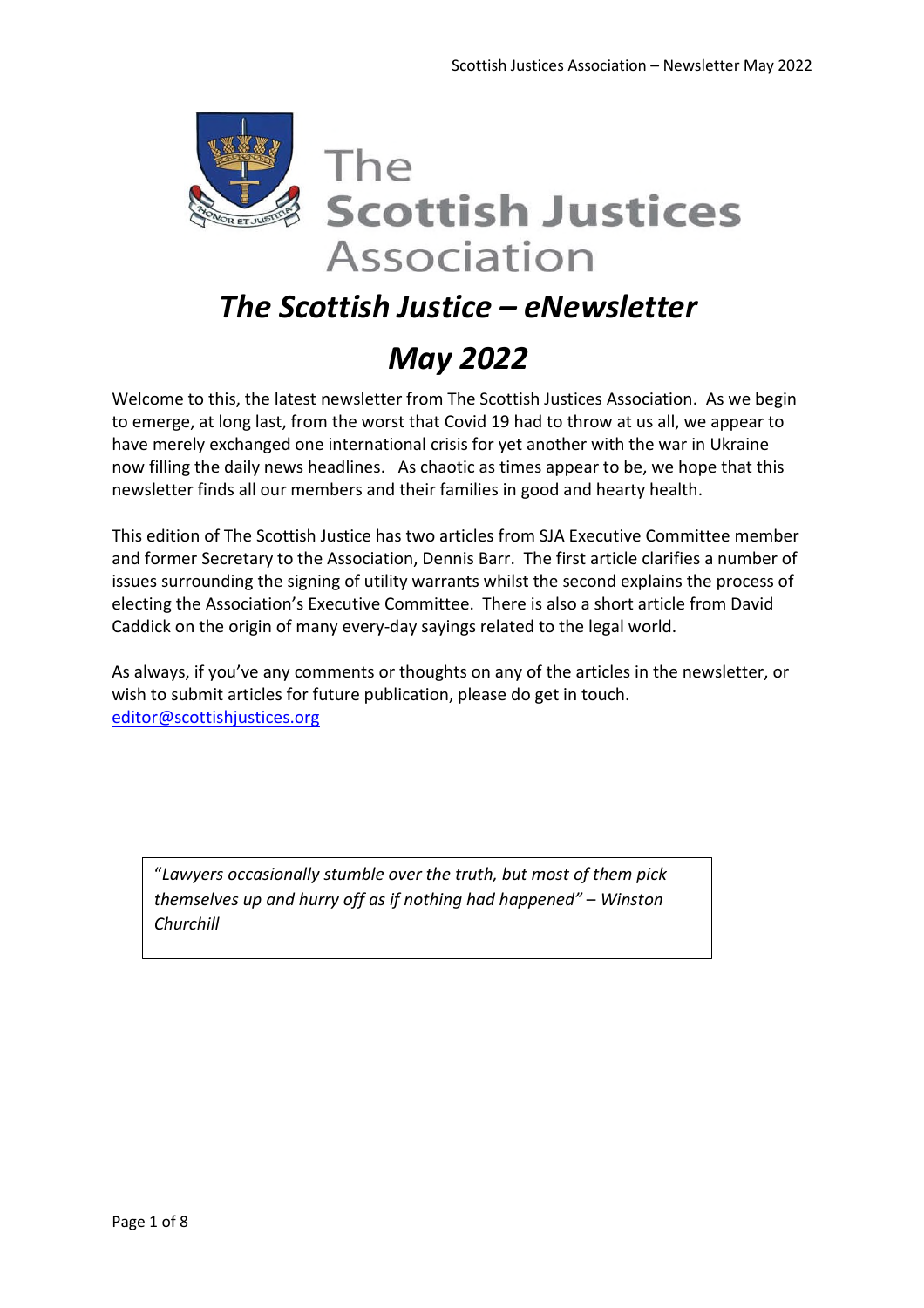# **Clarification of Certain Issues with the Signing of Utility Warrants**

#### **1. Background**

As you are aware the rising cost of energy has been a major news item in recent weeks. This has coincided with the SJA receiving a number of questions regarding issues surrounding the signing of utility warrants. We do anticipate that there will be a significant increase in the number of utility warrant requests placed on JPs, particularly in Scotland as it has proportionally a higher number of utility warrant requests than England & Wales. This note is designed to answer some of the most frequently raised issues.

However it must be stressed that the rules detailed below only apply to utility warrants for debt recovery in domestic premises. Please note that these rules do **NOT** apply to commercial or industrial premises. In addition the rules do not apply where a warrant is sought when the energy supply company believes that there is meter tampering or other fraudulent activity, these warrants are usually referred to as 'Revenue Protection' warrants. Similarly, when a warrant is sought for safety reasons, particularly for gas supply issues, these provisions do not apply. It is essential therefore that the use of the premises and the type of warrant being applied for, is established prior to the signing of a utility warrant.

#### **2. The Use of Utility Warrants**

The legislation covering the use of utility warrants dates back to 1954 and was introduced in conjunction with the nationalisation of the energy supply industry in this era. Warrants do allow the supplier of energy to forcibly enter premises to check and validate meters for safety purposes or fraudulent tampering, and where required, to recover debt by installing alternative meters, including pre-payment meters (PPMs). In general the nationalised industries did not use warrants as extensively as is current practice but would simply disconnect consumers. Following privatisation the new energy companies realised that they had customers rather than consumers, and that disconnecting customers carried an adverse reputational impact. This led to a rise in the number of warrants requested by the new privatised utility companies, whereby, the customer was allowed to 'self-disconnect' by not feeding the pre-payment meter.

It was anticipated that the advent of 'smart' meters would eliminate the use of utility warrants as it would allow the energy companies to remotely vary the individual tariff for each customer and thereby recover customer debt by higher unit charges. The 'smart' meter rollout has however been significantly delayed by technological and pandemic reasons, and the energy suppliers are having to react to some customers who wish to continue to use a pre-payment meter as a means of managing their domestic budget.

The SJA did become concerned about the growing use of utility warrants and raised the matter directly with OFGEM. In particular the SJA was concerned that all of the costs associated with the implementation of the warrant were simply added to the customer's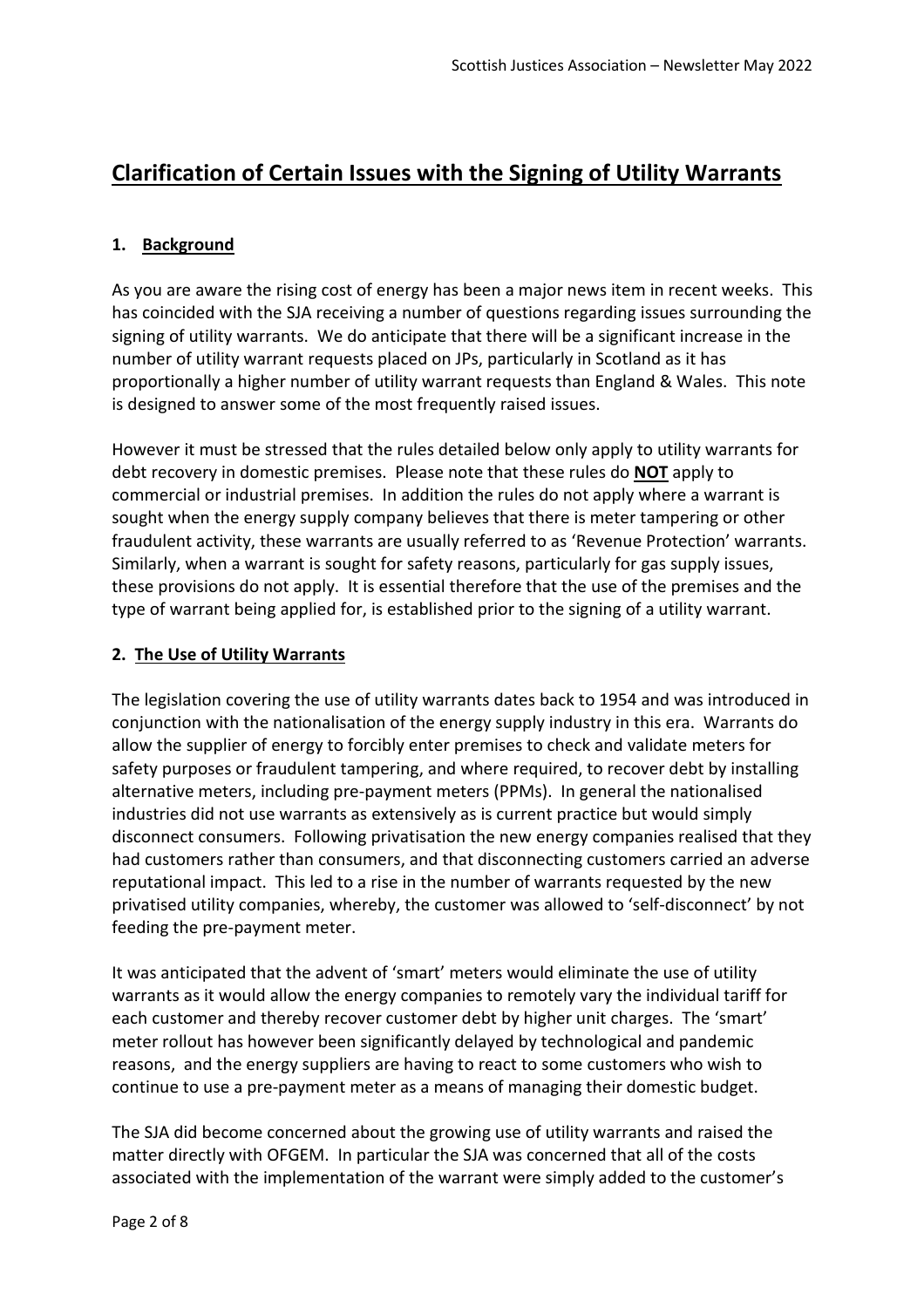account. In 2016 in discussions with OFGEM we discovered that the average additional cost added to the customer's debt for the warrant implementation was in excess of £600. This was regarded by the SJA as a disproportionate additional cost when in many instances the actual level of debt was lower than this figure. The SJA did make full representation of our views to OFGEM in response to a public consultation.

#### **3. Current OFGEM Requirements**

With effect from 8 January 2018 OFGEM issued new rules governing the installation of prepayment meters (PPMs) into domestic premises specifically for debt recovery purposes. Prior to this OFGEM had required the energy companies to adhere to six key principles:-

- Having appropriate credit management policies and guidelines
- Making proactive contact with customers
- Understanding individual customer's ability to pay
- Setting repayment rates based on ability to pay
- Ensuring that the customer understands the arrangement
- Monitoring the of arrangements after they have been set up

Whilst these principles remain in force it was evident from the responses to the public consultation that further more detailed and specific rules were introduced. It should be noted that adherence to the OFGEM rules is a requirement of the licence granted to the energy company to supply customers. The licence can be withdrawn by the government for repeated breaches of the OFGEM rules.

The specific new provisions are:-

- **A. A prohibition on suppliers using warrants in certain exceptional cases.** OFGEM require that suppliers do not install a PPM under warrant for the purposes of recovering debt where the process would be severely traumatic due to a customer's mental capacity and/or psychological state. This measure is designed to protect these customers from having these traumatic experiences, and to direct suppliers to pursue other, more suitable debt recovery methods.
- **B. A prohibition on suppliers levying warrant-related charges in certain other cases.** OFGEM require that suppliers do not levy charges associated with the installation of a PPM under warrant where either the customer's vulnerability has significantly impaired their engagement with the supplier in the debt recovery process, or where the charges would exacerbate a customer's existing financial vulnerability by requiring them to pay additional warrant-related charges. This is designed to incentivise suppliers to pursue other, more suitable debt recovery methods given that they will not be able to recover any warrant-related costs in these instances.
- **C. A cap on warrant related charges of £150 in all other cases.** OFGEM imposed a cap of £150 on the amount that suppliers can levy on customers when a warrant is used to force-fit a PPM for debt recovery purposes. The cap is designed to encourage greater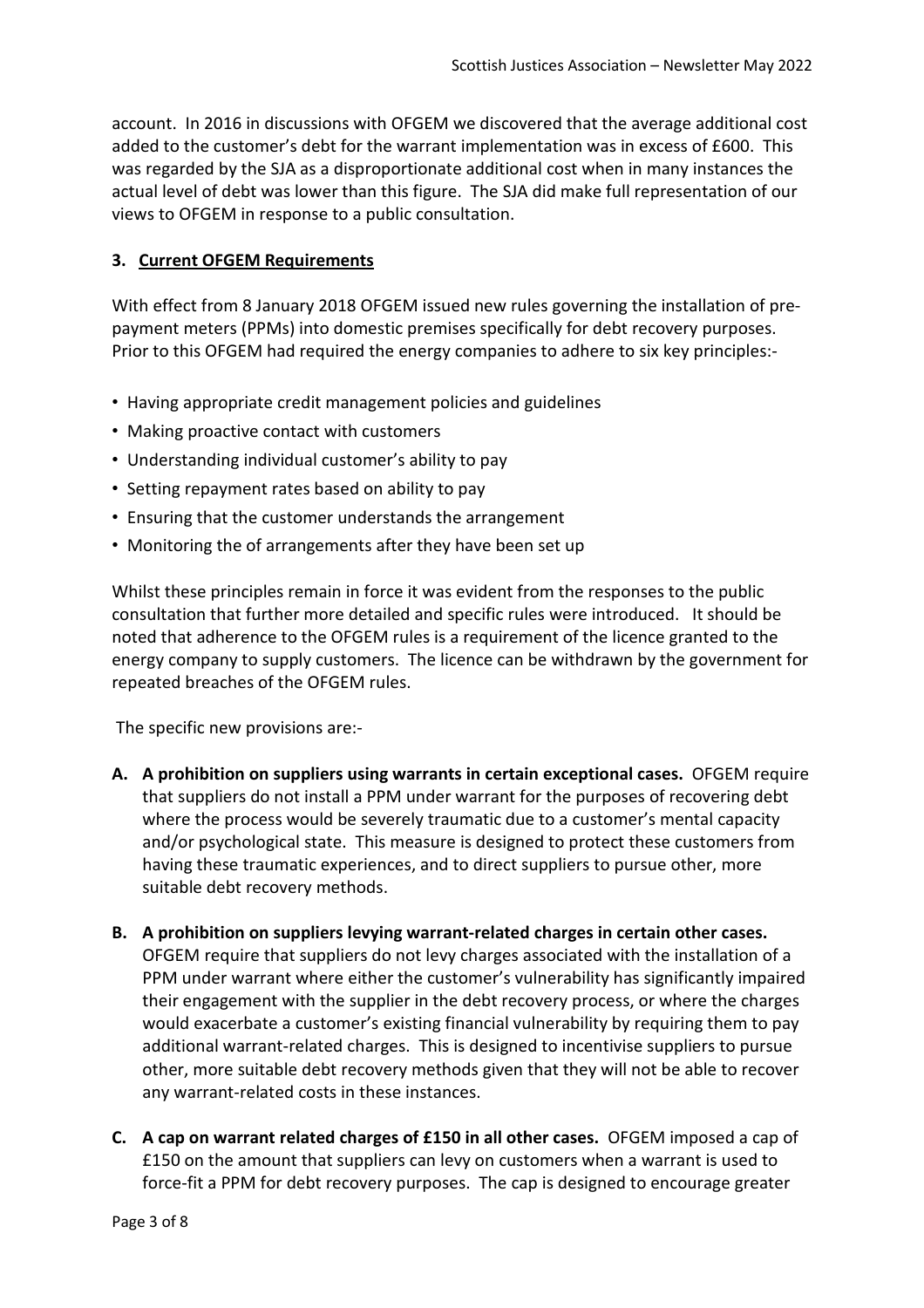engagement between suppliers and indebted customers, to incentivise suppliers to explore alternative debt recovery methods, and only use warrants as a last resort. Another intended effect of the cap is that all customers will be protected from disproportionate costs when a warrant is used, and will be clear on the maximum amount that they may be charged if a warrant is used.

In practice most utility warrants are based on implementing a warrant in line with the cap of £150. This cap is usually identified in the "Human Rights' letter which is sent to the customer, but it is worth checking that this limit is clearly identified by the supplier in their correspondence. It should also be checked the the energy supply company has undertaken the necessary checks as to the vulnerability and mental and physical state of the customer to establish whether the other provisions may apply.

#### **4. Other Considerations**

The main constraints on the energy supply company are detailed above, and as with all warrants the Justice of the Peace has to be satisfied that all relevant criteria have been met and that the request is reasonable. Do not feel obliged to sign utility warrants by SCTS staff; SCTS do receive £12 for each warrant that is signed, and it is a revenue stream for them. As with all warrants you as a JP are obliged to consider the warrant but you are not obliged to sign it. It is your responsibility and decision as to whether the warrant is appropriate and reasonable before signing it.

Dennis Barr JP

"*I broke a mirror and got seven years bad luck, but my lawyer thinks she can get me five"*

### **Have you ever wondered?**

Have you ever wondered about the origins of everyday sayings and how they might be related to the legal world? Here are few to get you thinking:

**To Read the riot Act**. The riot act of 1715 required justices of peace to stand before a mob and read the riot act if 12 persons or more were unlawfully assembled. If they did not disperse after the riot act had been read, then after one hour the army or local constables could use such force as necessary for them to be dispersed and the JP would not be liable for anyone who was killed maimed or hurt.

**Diehard**. The expression diehard today is more commonly associated with motion pictures involving the actor called Bruce Willis, and prior to that it became the nickname for several Regiments of the British Army who professed that they would 'die hard' in the face of the enemy. However, the original meaning of a diehard was a prisoner who was executed by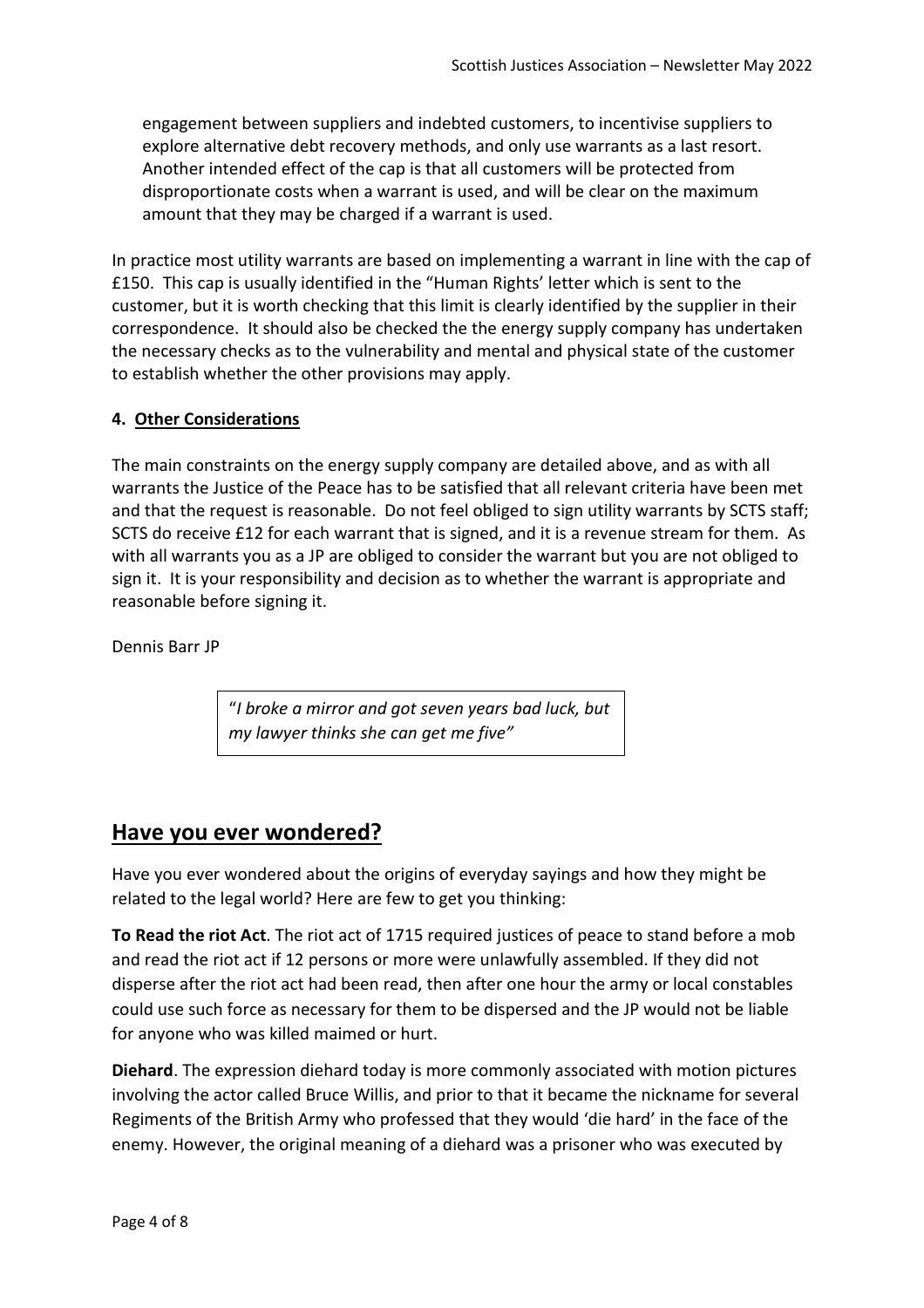hanging and took a long time to die. It was said that they 'died hard'. This was usually as they struggled against strangulation from a botched execution.

**Kangaroo Court**. Surprisingly the expression a kangaroo court, meaning an illegal court, did not originate in Australia but in America. During the gold rush of the 19th century the local courts dealt with lots of cases of claims and counterclaims over mining rights, and it was remarked that they jumped or skipped through cases like an Australian kangaroo hopping about.

**Bigwig**. The original meaning of bigwig was to be somebody of importance as status was directly related to the length of a person's wig. This is still seen today in the Scottish justice system - the more senior judge, the bigger the wig.

**Jedburgh Justice**. The border town of Jedburgh had a reputation for summary justice. The wild borderlands between England and Scotland saw extensive cattle rustling, fighting and general lawlessness, and on one occasion it is said that a band of ruffians entered the town and were immediately seized by the King's men and summarily executed by hanging. Supposedly the JP at the time said, "we need to hang them first and try them later". Today this reputation is reflected in a walking and mountain biking trail around the town called the 'justice trail'.

**Caught red-handed**. This refers to poachers who were caught literally with blood on their hands or red-handed, and once apprehended they would be taken immediately before the Justice with that blood still on their hands as evidence.

**Pressed for an answer**. In medieval times a form of interrogation was to pile successive heavy objects on a suspect's chest, slowly suffocating them until they confessed or gave an answer to their interrogator. Extra pressure could be applied by pressing down on the weights on their chest hence the expression 'pressed for an answer'.

**Hauled over the coals**. This again was another punishment or way of extracting a confession, and the accused was physically hauled over hot coals that had been thrown on the floor.

**Paying through the nose**. This comes from the punishment meted out by the Vikings to anyone who didn't pay their taxes. Their nose was literally split from the bottom up to the eyebrows, a great incentive to make sure your tax return was completed on time.

**A baker's dozen**. Traditionally there are 13 loaves in a baker's dozen, not the normal 12. This originated in the 13th century when laws were passed to prevent the sale of adulterated bread using flour had been mixed with dust or powder or selling underweight loaves. The punishment for selling such goods was to have your hand chopped off, so all good bakers put in an extra loaf to make sure that they were not caught out in this way.

**A briefcase**. The word brief comes from the Latin of 'brevis' or short and originally, they referred to lawyers' case notes that they would use for court, and the case for carrying those briefs was called a briefcase.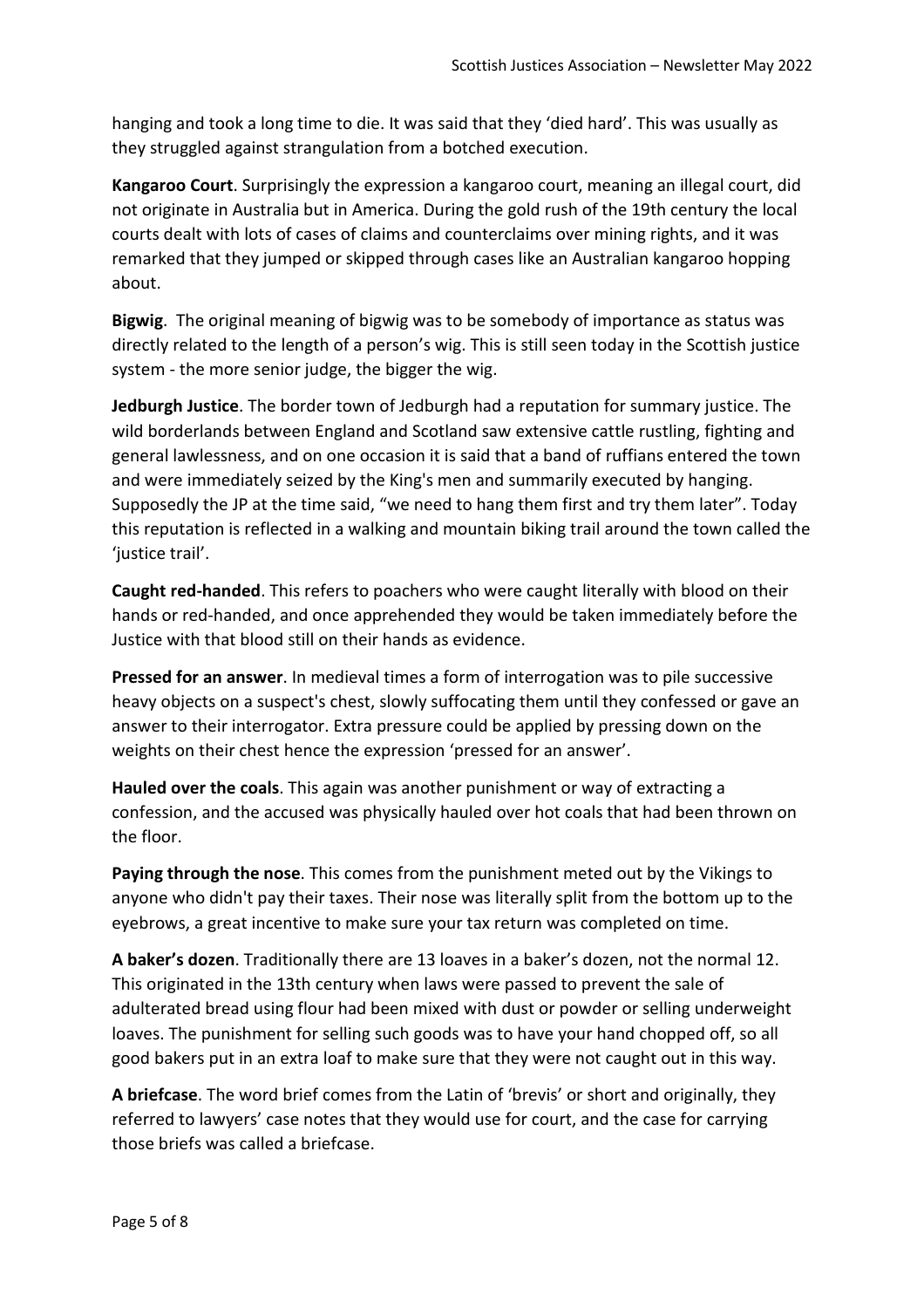Finally, **sober as a Judge,** not to be confused with **drunk as a Lord**. As judges must be wise and sober temperance was seen as a key quality of a good judge. Its use perhaps best illustrated in the following anecdote:

*Sheriff: Do you have anything to say in your defence? Accused: Only that I was as drunk as a judge. Sheriff: Don't you mean drunk as a Lord Accused: Yes m'Lor*d David Caddick MBE, JP

## **Appointment of Senior Legal Advisers**

As many of you will already be aware, the SCTS has announced the appointment of Senior Legal Advisers in the Sheriffdoms of Grampian, Highlands and Islands; North Strathclyde; and Glasgow and Strathkelvin. It does not appear that the Lothian and Borders post has been filled by an internal candidate and this is likely to be advertised externally in due course. The appointments are:

- James McPherson- Sheriffdom Legal Adviser, GHI
- Julie Scott- Sheriffdom Legal Adviser, NS
- Rose McLeary- Sheriffdom Legal Adviser, G&S

## **SJA Executive Committee - Elections 2022**

Remarkable as it may seem, the SJA Executive Committee has started the process to elect its new members, who will be taking up their appointment at the next Annual General Meeting (AGM) of the Association. Whilst no date has yet been set for the 2022 AGM it will probably be held again in the month of November.

The SJA Executive Committee is fortunate this year in having a full complement of eighteen members, three from each of the six Sheriffdoms. All Executive Committee members are appointed for a period of three years and one-third of positions (one member from each Sheriffdom) becomes available for election each year. This policy is designed to allow for a rotation of members and to allow as many members as reasonable to participate on the Executive.

Given that there are still some limited residual restrictions following the covid pandemic, it has been decided that following the success of the process in the past two years, the policy of simply allowing members to nominate themselves for election to the Executive Committee will continue this year.

The six positions on the Executive Committee that are due for election this year, and the current post holders are detailed below:-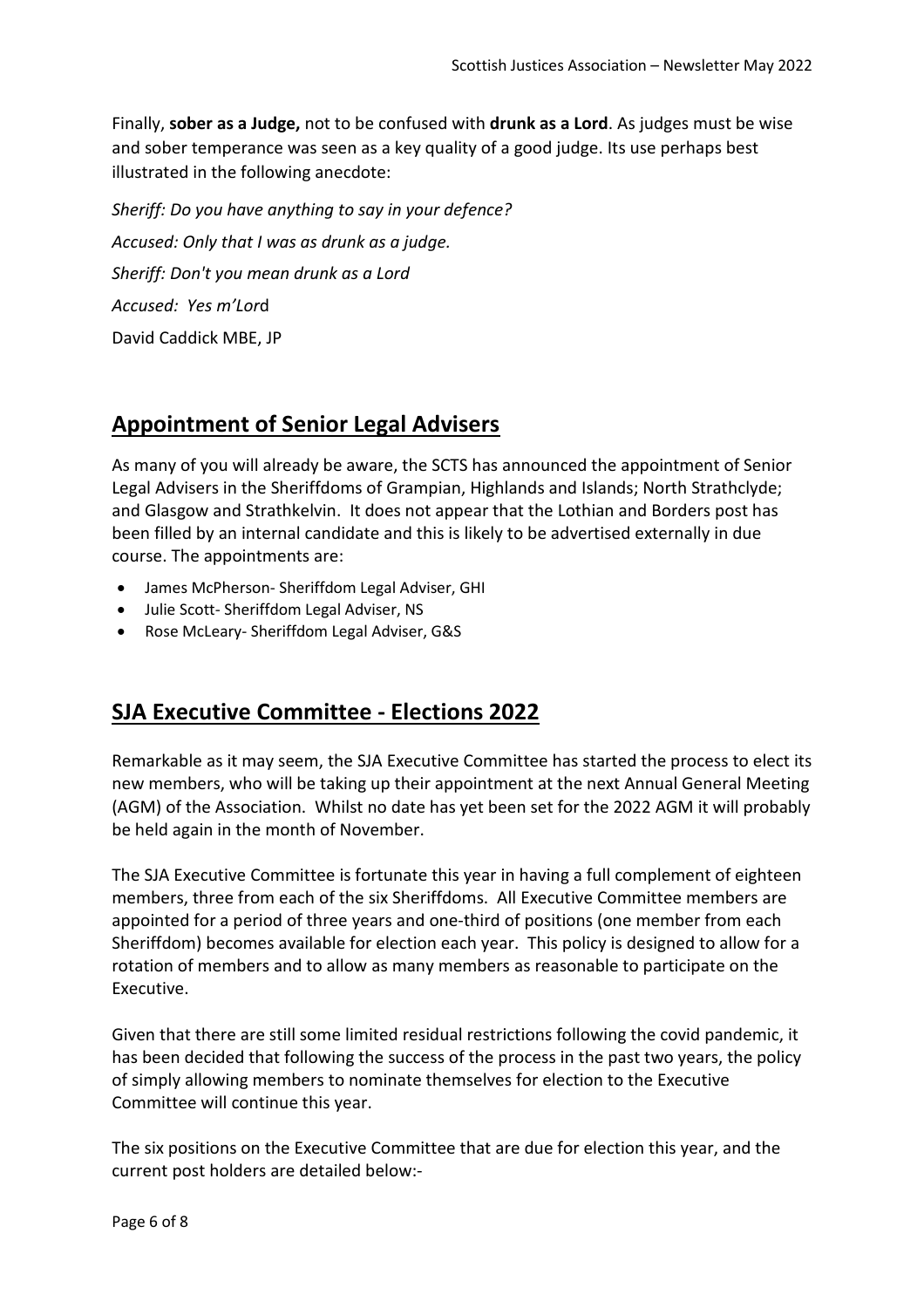| • Glasgow and Strathkelvin               | - John Lawless    |
|------------------------------------------|-------------------|
| • Grampian Highland and Islands          | - David Caddick   |
| • Lothian and Borders                    | - Sue Cook        |
| • North Strathclyde.                     | - Grace Macleod   |
| • South Strathclyde, Dumfries & Galloway | - Gordon Hunter   |
| • Tayside, Central & Fife                | - David Donaldson |
|                                          |                   |

All of the existing post holders are eligible to propose themselves for re-election.

In accordance with the SJA Constitution the Executive Committee has appointed an Election Sub-Committee to oversee the election process. This Sub-Committee has four existing members of the Committee all of whom are not seeking re-election; they are Dennis Barr (G&S - Chair), Sharon Hardie (NS), Stephen Stable (SSD&G) and Robert Walsh (SSD&G).

The Sub-Committee do wish to complete the election process by the end of September in order that the new Executive Committee will be decided well in advance of the AGM. In addition time has to be provided to allow members to self-nominate themselves, and as may be required, to hold elections. Elections will be held in all of the Sheriffdoms where more than one candidate has nominated themselves. Elections, where required, will be limited to those SJA members who sit in these Sheriffdoms.

The Election Sub-Committee shall establish a full timetable for the election process. This will be circulated to all members. Full details of how members may self-nominate themselves for election to the Executive Committee will be circulated along with the election timetable. This information will be circulated at the beginning of June 2020.

The full Executive Committee would recommend as many members as possible consider standing for election to join the new Executive Committee. This is your opportunity to help shape the future of the Scottish Justices Association, and enhance the role of Justices of the Peace in the Scottish judicial system.

Dennis Barr JP On behalf of the Election Sub-Committee

## **Unusual sentences**

"*Licence endorsed three penalty points and fined £200*". This would be a disposal common in the JP courts and familiar to all JPs. In higher courts, disposals are generally more significant, but even in these higher institutions, the following – true – sentences would have raised an eyebrow or two!

In sentencing Gabriel March Granado for fraud offences involving 40,000 items of mail in the early 1970s the judge may have been overly generous in her discounting. Granado, a Spanish postman, was sentenced to 384,912 years. His sentence was eventually reduced to 14 years and 2 months.